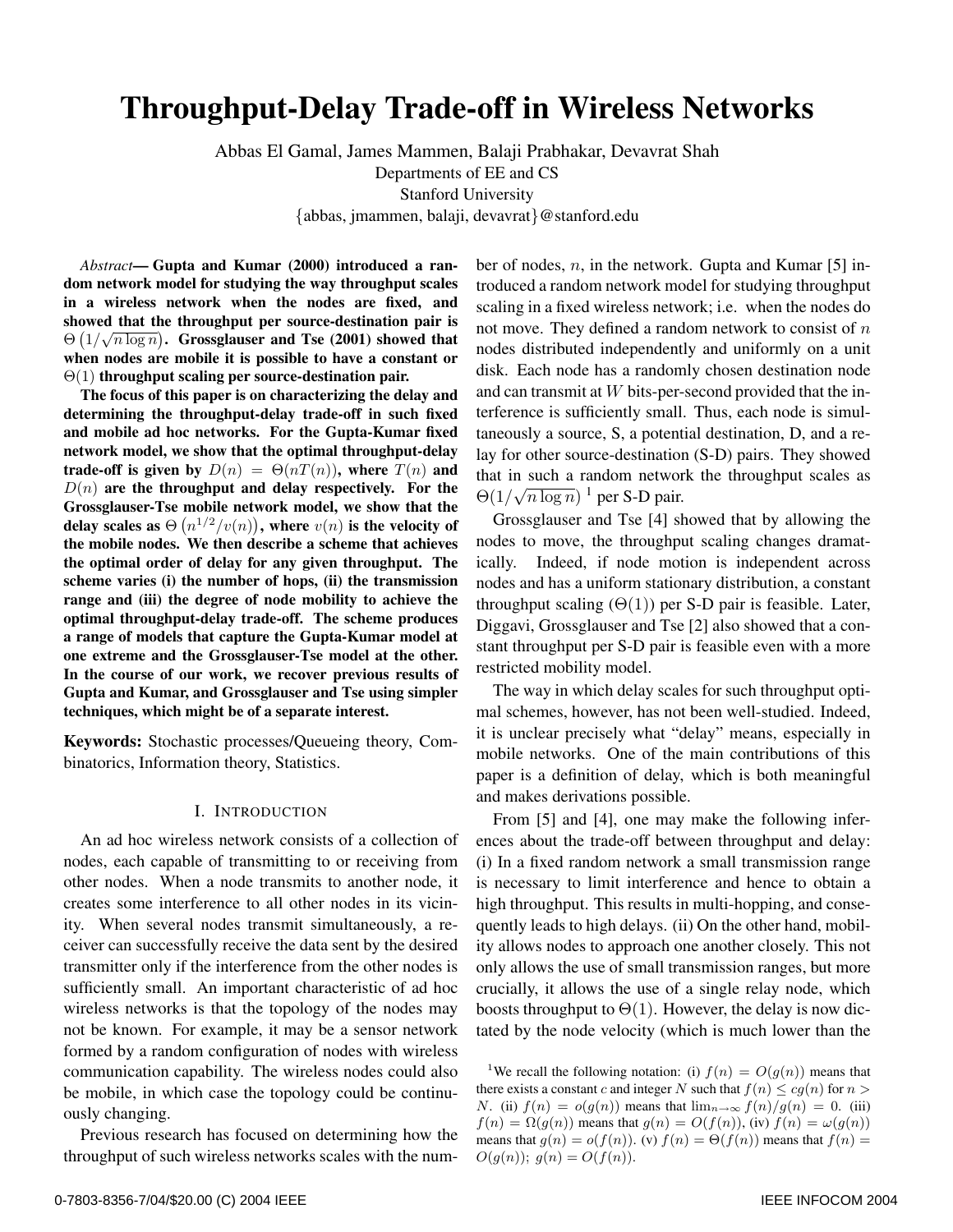speed of electromagnetic propagation).

The above observations point out three important features that influence the throughput and delay in ad hoc networks: (i) the number of hops, (ii) the transmission range, and (iii) the node mobility and velocity. We propose schemes that exploit these three features to different degrees to obtain different points on the throughputdelay curve in an *optimal* way (see Figure 1). In fixed networks, our Scheme 1 achieves the throughput-delay tradeoff shown by segment PQ in Figure 1 and at the highest throughput, it reduces to the Gupta-Kumar scheme (point Q in the figure). In the presence of mobility, and using only one relay per packet (no multi-hopping), our Scheme 2 is essentially the Grossglauser-Tse scheme (point R in the figure). At this highest achievable throughput, we are able to compute the exact order of delay as network size increases. For lower throughputs, by using the number of hops and node mobility optimally, Scheme 3 obtains different points on the throughput-delay curve shown by segment PR in Figure 1. Before summarizing these statements more precisely, we shall need to define what we mean by throughput and delay.

**Definition of throughput:** A throughput  $\lambda > 0$  is said to be feasible/achievable if every node can send at a rate of  $\lambda$  bits per second to its chosen destination. We denote by  $T(n)$ , the maximum feasible throughput with high probability <sup>2</sup> (*whp*). In this paper,  $T(n)$  will be the maximum delay-constrained throughput. When there is no delay constraint,  $T(n)$  is simply the *throughput capacity* as in [5], [4].

**Definition of delay:** The delay of a packet in a network is the time it takes the packet to reach the destination after it leaves the source. We do not take queueing delay at the source into account, since our interest is in the network delay. The average packet delay for a network with  $n$  nodes,  $D(n)$ , is obtained by averaging over all packets, all sourcedestination pairs, and all random network configurations.

In a fixed network, the delay equals the sum of the times spent at each relay. In a mobile network also, the delay is the sum of the times spent at each relay. However, in this case, delay depends on the velocity,  $v(n)$ , of each relay.

For a meaningful measure of delay per packet, it is important to scale the size of a packet depending on the throughput. If throughput is  $\lambda$ , the transmission delay (or service time) of a packet of fixed size would scale as  $1/\lambda$ . This would dominate the overall delay and hence would not let us capture the delay caused by the dynamics of the network/scheme. To counteract this, we let the packet size scale as  $\lambda$  so that the transmission delay (service time) is



Fig. 1. Throughput-delay scaling trade-off for a wireless network assuming 1. The marks on the axes represent the orders asymptot-<br>  $v(n) = Θ(1/\sqrt{n})$ . The marks on the axes represent the orders asymptot-<br>  $i$ cally in *n* ically in n.

#### *A. Outline and Summary of results*

*Fixed random network:* In Section II, we introduce Scheme 1 and show that the dependence of the optimal delay on throughput for a fixed random network is given by

$$
D(n) = \Theta(nT(n)), \text{ for } T(n) = O\left(1/\sqrt{n \log n}\right).
$$
\n(1)

The above result says the following: (i) The highest throughput per node achievable in a fixed network is  $\Theta\left(1/\sqrt{n\log n}\right)$ , as Gupta and Kumar obtained. At this throughput the average delay  $D(n) = \Theta\left(\sqrt{n/\log n}\right)$ (point Q in Figure 1). (ii) By increasing the transmission radius the average number of hops can be reduced. But, because the interference is higher now, the throughput would be lower. When throughput is smaller than  $\Theta\left(1/\sqrt{n \log n}\right)$ , equation (1) shows how  $D(n)$  is related to  $T(n)$  (segment PQ in Figure 1).

*Delay in a mobile network for*  $T(n) = \Theta(1)$ : In Section III, we introduce Scheme 2 in which nodes move according to independent Brownian motions and use a single relay as in Grossglauser and Tse. This scheme achieves throughput  $T(n) = \Theta(1)$ . Using results from random walks [3] and queueing theory [8] we show that the delay,  $D(n)$ , (both due to node mobility and queueing at the relay) is given by

$$
D(n) = O(\sqrt{n}/v(n)) \text{ when } T(n) = \Theta(1).
$$

Here  $v(n)$  denotes the way node velocity scales with n. Taking  $v(n) = \Theta(1/\sqrt{n})$ , the above point is shown as R in Figure 1.

<sup>&</sup>lt;sup>2</sup>In this paper, *whp* means with probability  $\geq 1 - 1/n$ .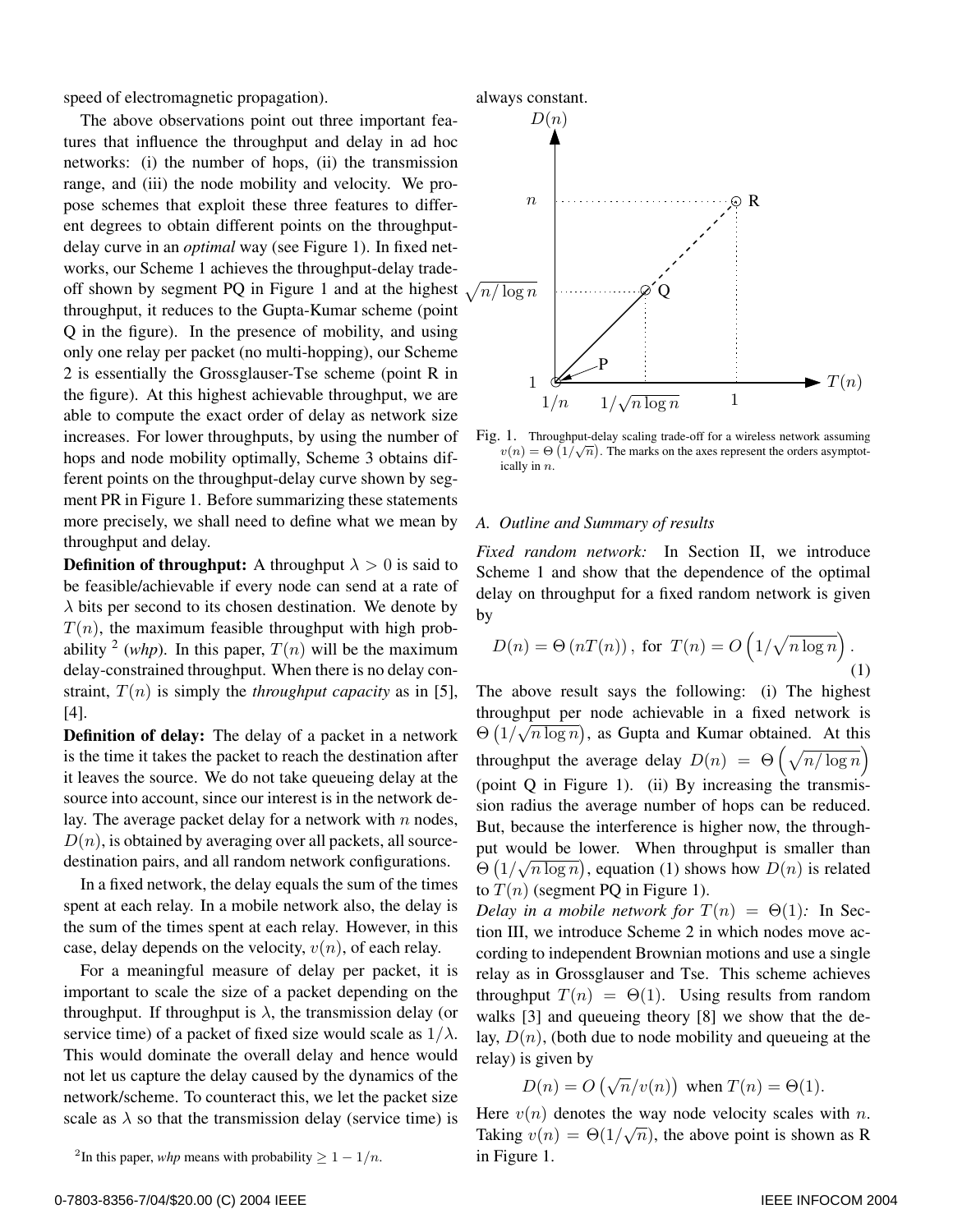*Throughput delay trade-off in a mobile network:* In Section IV we introduce Scheme 3, where the tradeoff is achieved using multiple hops. The trade-off is parametrized by  $a(n)$ , where  $\sqrt{a(n)}$  corresponds to the average distance traveled in one hop. The range of  $a(n)$  is from  $\Theta(\log n/n)$  (corresponding to the Grossglauser-Tse model, point R)<sup>3</sup> to  $\Theta(1)$  (corresponding to the Gupta-Kumar model, point Q). The optimal throughput-delay trade-off for  $T(n)$ , in the range between  $\Theta\left(1/\sqrt{n \log n}\right)$ and  $\Theta(1/\log n)$ , is given by

$$
T(n) = \Theta\left(1/\sqrt{na(n)\log n}\right), \text{ and}
$$

$$
D(n) = \Theta\left(1/v(n)\sqrt{a(n)}\right).
$$

This is shown by the segment QR in Figure 1.

## II. THROUGHPUT-DELAY TRADE-OFF FOR FIXED **NETWORKS**

We consider a random network model similar to that introduced by Gupta and Kumar [5]. There are  $n$  nodes distributed uniformly at random on a unit torus and each node has a randomly chosen destination. We assume the unit torus to avoid edge effects, which otherwise complicates the analysis. We note, however, that the results in the paper hold for a unit square as well. Each node transmits at W bits per second, which is a constant, independent of  $n_{\cdot}$ 

We assume slotted time for transmission. For successful transmission, we assume a model similar to the *Protocol* model as defined [5]. Under our *Relaxed Protocol* model, a transmission from node  $i$  to node  $j$  is successful if for any other node  $k$  that is transmitting simultaneously,

$$
d(k, j) \ge (1 + \Delta)d(i, j) \text{ for } \Delta > 0
$$

where  $d(i, j)$  is the distance between nodes i and j. This is a slightly more general version of the model presented in [5] in the sense that nodes do not require a common range of transmission.

In the other commonly used model (e.g., [5], [4]), known as the *Physical* model, a transmission is successful if the Signal to Interference and Noise Ratio (SINR) is greater than some constant. It is well known [5] that with a fading factor  $\alpha > 2$ , the *Protocol* model is equivalent to the *Physical* model, where each transmitter uses the same power. In the rest of the paper we shall assume the *Relaxed Protocol* model.

We now present a parametrized communication scheme and show that it achieves the optimal trade-off between throughput and delay. This scheme is a generalization of the Gupta-Kumar random network scheme [5].

# **Scheme 1:**

• Divide the unit torus using a square grid into square cells, each of area  $a(n)$  (see Figure 2).

• A cellular time-division multi-access (TDMA) transmission scheme is used, in which, each cell becomes *active*, i.e., its nodes can transmit successfully to nodes in the cell or in neighboring cells, at regularly scheduled *cell timeslots* (see Figure 3).

• Let the straight line connecting a source S to its destination D be denoted as an S-D line. A source S transmits data to its destination D by hops along the adjacent cells lying on its S-D line as shown in Figure 2.

• When a cell becomes active, it transmits a single packet for each of the S-D lines passing through it. This is again performed using a TDMA scheme that slots each cell timeslot into *packet time-slots* as shown in Figure 3.

The following theorem characterizes the achievable tradeoff for the above scheme. The optimality of this scheme will be proved in Theorem 2.

**Theorem 1.** *For Scheme 1 with*  $a(n) \geq 2 \log n/n$ ,

$$
T(n) = \Theta\left(\frac{1}{n\sqrt{a(n)}}\right) \text{ and } D(n) = \Theta\left(\frac{1}{\sqrt{a(n)}}\right),
$$

*i.e., the achievable throughput-delay trade-off is*

$$
T(n) = \Theta\left(\frac{D(n)}{n}\right).
$$

To prove Theorem 1, we need the following three lemmas. Lemma 1 shows that each cell will have at least one node *whp*, thus guaranteeing successful transmission along each S-D line. Lemma 2 shows that each cell can be active for a constant fraction of time, independent of  $n$ . Lemma 3 bounds the maximum number of S-D lines passing through any cell. Combining these results yields a proof of Theorem 1.

**Lemma 1.** *(a)* If  $a(n) \geq 2 \log n/n$ , then all cells have at *least one node whp.*

(b) For  $a(n) = \Omega(\log n/n)$ , each cell has  $na(n) \pm$  $\sqrt{2na(n)\log n}$  *nodes whp.* In particular, if  $a(n)$  =  $\omega(\log n/n)$  *then each cell has*  $na(n) \pm o(na(n))$  *nodes. (c)* Let  $a(n)=1/n$  *and let*  $c_k(n), k \geq 0$  *be the fraction of cells with* k *nodes. Then whp*

$$
c_k(n) = e^{-1}/k!.
$$

This lemma can be proved using well-known results (for example, see [7], Chapter 3). Due to space constraints, we do not repeat the proof here.

<sup>&</sup>lt;sup>3</sup>To be precise, their scheme corresponds to  $a(n) = \Theta(1/n)$ , which is covered by our Scheme 2. For the technique we use to analyze Scheme 3 to work, we need  $a(n) = \Omega(\log n/n)$ . For the same reason, we also consider  $T(n) = O(1/\log n)$  instead of  $T(n) = O(1)$  in Scheme 3.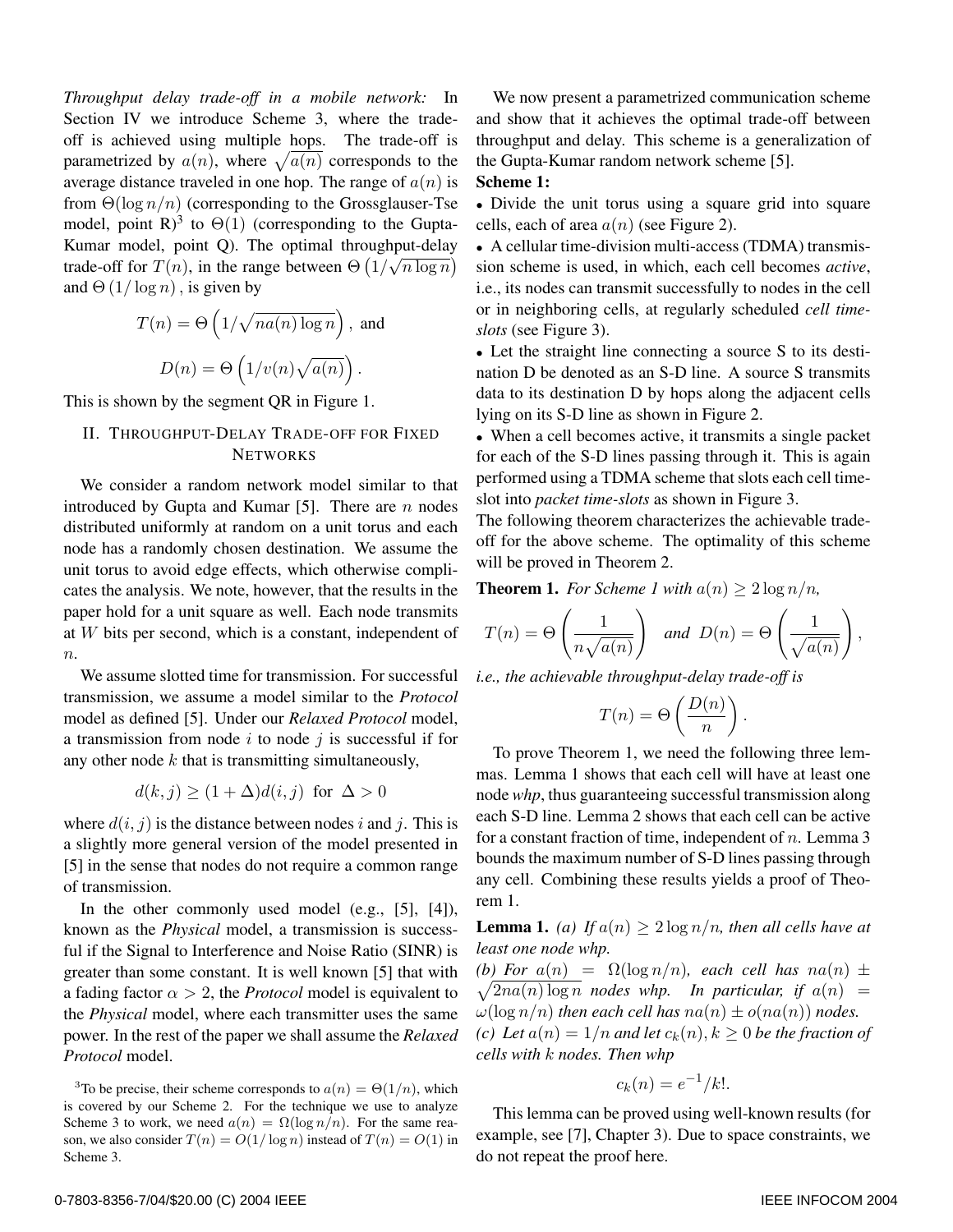

Fig. 2. The unit torus is divided into cells of size  $a(n)$  for Scheme 1. The S-D lines passing through the shaded cell in the center are shown.



Fig. 3. The TDMA transmission schedule of Scheme 1. The number of cell time-slots is constant while the number of packet time-slots is  $O(\sqrt{na(n)})$ . (Note that a cell here refers to a square cell obtained by the overlay of the unit torus by a square grid and not a packet of fixed size the overlay of the unit torus by a square grid and not a packet of fixed size as commonly used in networking literature.)

Before stating Lemma 2, we make the following definition: We say that cell B interferes with another cell A if a transmission by a node in cell B can affect the success of a simultaneous transmission by a node in cell A.

**Lemma 2.** *Under the Relaxed Protocol model, the number of cells that interfere with any given cell is bounded above by a constant*  $c_1$ *, independent of n.* 

*Proof.* Consider a node in a cell transmitting to another node within the same cell or in one of its 8 neighboring cells. Since each cell has area  $a(n)$ , the distance between the transmitting and receiving nodes cannot be more than  $r = \sqrt{8a(n)}$ . Under the Relaxed Protocol model, data is successfully received if no node within distance  $\bar{r} = (1 +$  $\Delta$ )r of the receiver transmits at the same time. Therefore,

the number of interfering cells,  $c_1$ , is at most

$$
c_1 \le 2\frac{\bar{r}^2}{a(n)} = 16(1+\Delta)^2,
$$

which, for a constant  $\Delta$ , is a constant, independent of n  $($ and  $a(n)$ ).  $\Box$ 

A consequence of Lemma 2 is that interference-free scheduling among all cells is possible, where each cell becomes active once in every  $1 + c_1$  slots. In other words, each cell can have a constant throughput. Now we bound the maximum number of S-D lines passing through any cell.

**Lemma 3.** *The number of S-D lines passing through any cell is*  $O(n\sqrt{a(n)})$ *, whp.* 

*Proof.* Consider  $n$  S-D pairs. Let  $d_i$  be the distance between the S-D pair  $i$ , i.e., the length of S-D line  $i$ . Let  $h_i$  be the number of hops per packet for S-D pair i. Then  $h_i = d_i / \sqrt{a(n)}$ . Let  $H = \sum_{i=1}^n h_i$ , i.e., the total number<br>of hops required to send one packet from each sender S to of hops required to send one packet from each sender S to its corresponding destination D.

Now consider a particular cell and define the Bernoulli random variables  $Y_k^i$ , for S-D pairs  $1 \leq i \leq n$  and hops  $1 \leq k \leq h_i$ , to be equal to 1 if hop k of S-D pair i's packet originates from a node in the cell. Hence, the total number of S-D lines passing through the cell is  $Y = \sum_{i=1}^{n} \sum_{k=1}^{h_i} Y_k^i$ . Note that since the nodes are ran-<br>domly distributed, the *Y*<sup>*i*</sup>s are identically distributed. For  $\sum_{i=1}^{n} \sum_{k=1}^{n} r_k$ . Note that since the hodes are randomly distributed, the  $Y_k^i$ s are identically distributed. For any  $1 \leq i \neq j \leq n$ ,  $Y_k^i$  and  $Y_l^j$  (for any  $1 \leq k \leq$  $h_i$ ,  $1 \leq l \leq h_i$ ) are independent. However, for any given  $1 \leq i \leq n$ ,  $Y_k^i$  and  $Y_l^i$  (for any  $1 \leq k \neq l \leq h_i$ ) are dependent and in fact the event  $\{Y_k^i = 1, Y_l^i = 1\}$  is not possible, as  $S-D$  line  $i$  can intersect the cell at most once.

First consider the random variable  $H = \sum_{i=1}^{n} d_i / \sqrt{a(n)}$ .<br>ace, for all  $i, d \in [0, 1/\sqrt{2}]$ ,  $H = O(n / \sqrt{a(n)})$ . Now First consider the random variable  $H = \sum_{i=1}^{\infty} \frac{di}{\sqrt{a(n)}} \sqrt{a(n)}$ .<br>Since, for all  $i, d_i \in [0, 1/\sqrt{2}]$ ,  $H = O(n/\sqrt{a(n)})$ . Now, we use this result to find a bound on  $E[Y]$  as follows

$$
E[Y] = E_H[E[Y|H]]
$$
  
= 
$$
E_H\left[\sum_{i=1}^n \sum_{k=1}^{h_i} E[Y_k^i|H]\right]
$$
  
= 
$$
E_H[HE[Y_1^1]]
$$
  
= 
$$
\Theta(n\sqrt{a(n)}),
$$
 (2)

where (2) follows from the fact that, by the symmetry of the torus, any hop is equally likely to originate from any of the  $1/a(n)$  cells.

Consider a random variable  $\tilde{Y} = \sum_{l=1}^{H} \tilde{Y}_l$ , where  $\tilde{Y}_l$ are i.i.d. Bernoulli random variables with  $Pr(Y_1 = 1)$  =  $Pr(Y_1^1 = 1) = a(n)$ . Because of the particular de-<br>pandance of  $Y_i^i$  and  $Y_i^i$  (for any given  $1 \le i \le n$  and pendence of  $Y_l^i$  and  $Y_k^i$  (for any given  $1 \le i \le n$  and  $1 \leq k \neq l \leq h_i$ , it can be shown that, for any m,

$$
E[Y^m] \le E[\tilde{Y}^m].
$$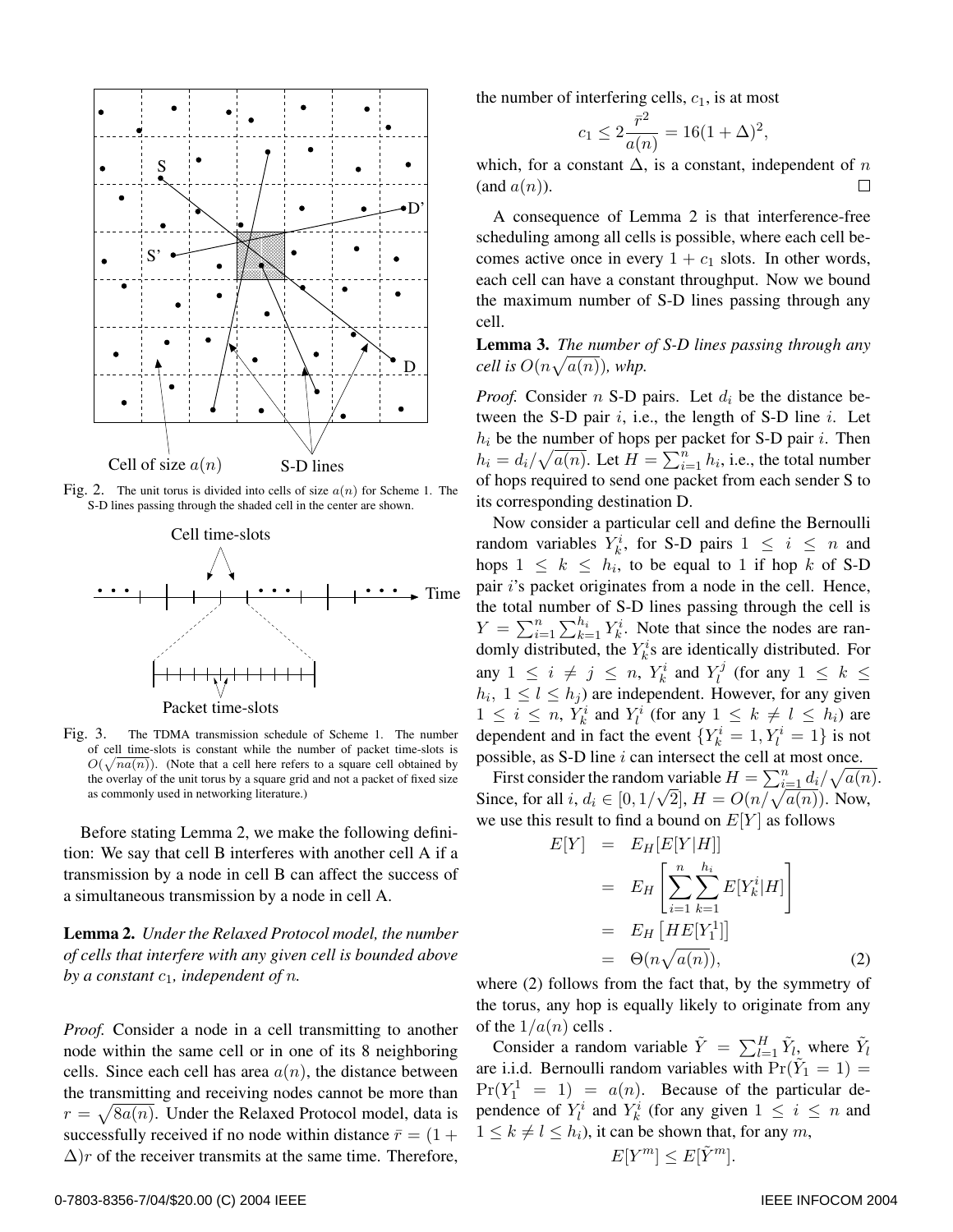This implies that, for any  $\phi > 0$ ,

$$
E[\exp(\phi Y)] \le E[\exp(\phi \tilde{Y})].\tag{3}
$$

For any  $\delta > 0$ , define  $P(\tilde{Y}, \delta) \stackrel{\triangle}{=} \Pr(\tilde{Y} \ge (1 + \delta)E[\tilde{Y}]).$ By the Chernoff bound for i.i.d. Bernoulli random variables,

$$
P(\tilde{Y}, \delta) \le \exp(-\delta^2 E[\tilde{Y}]/2). \tag{4}
$$

Consider the following:

$$
P(Y, \delta) \stackrel{\triangle}{=} \Pr(Y \ge (1 + \delta)E[Y])
$$
  
= 
$$
\Pr(\exp(\phi Y) \ge \exp(\phi(1 + \delta)E[Y]))
$$
  

$$
\le \frac{E[\exp(\phi Y)]}{\exp(\phi(1 + \delta)E[Y])}
$$
(5)

$$
\leq \frac{E[\exp(\phi \tilde{Y})]}{\exp(\phi(1+\delta)E[\tilde{Y}])},\tag{6}
$$

where (5) follows by the Markov inequality and (6) follows from (3) and the fact that  $\exp(\phi(1+\delta)E[Y]) = \exp(\phi(1+\delta)E[Y])$  $\delta$ ) $E[Y]$ ). From (6) and the proof of the Chernoff bound (for example, see [7], pg. 68) it follows that  $P(Y, \delta)$  can be bounded above by the bound on  $P(\tilde{Y}, \delta)$  as given in (4).

By taking  $\delta = 2\sqrt{\log n/E[Y]}$ , we obtain

$$
\Pr(Y \ge EY + 2\sqrt{\log nE[Y]}) \le 1/n^2. \tag{7}
$$

Thus, for any cell, the number of hops originating from it are bounded above by  $n\sqrt{a(n)} + o(n\sqrt{a(n)})$  with probability  $\geq 1 - 1/n^2$ . Since there are at most n cells, by the union of events bound, the above bound holds for all cells with probability  $\geq 1 - 1/n$ . This completes the proof of the lemma.  $\Box$ 

We are now ready to prove Theorem 1.

*Proof of Theorem 1.* From Lemma 2, it follows that each cell can be active for a guaranteed fraction of time, i.e., it can have a constant throughput. Lemma 3 suggests that if each cell divides its cell time-slot into  $\Theta(n\sqrt{a(n)})$ packet time-slots, each S-D pair hopping through it can use one packet time-slot. Equivalently, each S-D pair can successfully transmit for  $\Theta\left(1/n\sqrt{a(n)}\right)$  fraction of time. That is, the achievable throughput per S-D pair is  $T(n) = \Theta\left(1/n\sqrt{a(n)}\right).$ 

Next we compute the average packet delay  $D(n)$ . As defined earlier, packet delay is the sum of the amount of time spent in each hop. We first bound the average number of hops then show that the time spent in each hop is constant, independent of n.

Since each hop covers a distance of  $\Theta\left(\sqrt{a(n)}\right)$ , the number of hops per packet for S-D pair  $i$  is  $\Theta\left(d_i/\sqrt{a(n)}\right)$ , where  $d_i$  is the length of S-D line  $i$ . Thus the number of hops taken by a packet averaged over all S-D pairs is  $\Theta\left(\frac{1}{n}\sum_{i=1}^n d_i/\sqrt{a(n)}\right)$ . Since for large *n*, the average distance between S-D pairs is  $\frac{1}{n} \sum_{i=1}^{n} d_i = \Theta(1)$ , the average number of hops is  $\Theta\left(1/\sqrt{a(n)}\right)$ .

Now note that by Lemma 2 each cell can be active once every constant number of cell time-slots and by Lemma 3 each S-D line passing through a cell can have its own packet time-slot within that cell's time-slot. Since we assumed that packet size scales in proportion to the throughput  $T(n)$ , each packet arriving at a node in the cell departs within a constant time.

From the above discussion, we conclude that the delay  $D(n) = \Theta\left(\frac{1}{\sqrt{a(n)}}\right)$ . This concludes the proof of Theorem 1.  $\Box$ 

Next we show that Scheme 1 provides the optimal throughput-delay trade-off for a fixed wireless network.

**Theorem 2.** *Let the average delay be bounded above by*  $D(n)$ *. Then the achievable throughput*  $T(n)$  *for any scheme scales as*  $O\left(\frac{D(n)}{n}\right)$ .

*Proof.* The proof uses similar techniques to the proof of Theorem 2.1 in [5]. Consider a given fixed placement of *n* nodes in the unit torus. Let  $\overline{L}$  be the sample mean of the lengths of the S-D lines for the given node placement and let the throughput be  $\lambda$ . Consider a large enough time t over which the total number of bits transported in the network is  $\lambda nt$ . Let  $h(b)$  be the number of hops taken by bit  $b, 1 \leq b \leq \lambda nt$  and let  $r(b, h)$  denote the length of hop h of bit b. Therefore,

$$
\sum_{b=1}^{\lambda nt} \sum_{h=1}^{h(b)} r(b, h) \ge \lambda nt \bar{L}.
$$
 (8)

Now, for two simultaneous transmissions from node  $i$  to node  $j$  and from node  $k$  to node  $l$ ,

$$
d(j,l) \geq d(j,k) - d(l,k)
$$
  
\n
$$
\geq (1+\Delta)d(i,j) - d(l,k),
$$

and similarly,

$$
d(j,l) \geq d(l,i) - d(i,j)
$$
  
\n
$$
\geq (1+\Delta)d(l,k) - d(i,j).
$$

Combining the above two inequalities, we obtain

$$
d(j,l) \geq \frac{\Delta}{2} (d(i,j) + d(k,l)).
$$

This result implies that if we place a disk around each receiver of radius  $\Delta/2$  times the length of the hop, the disks must be disjoint for successful transmission under the Protocol model. Since a node transmits at W bits per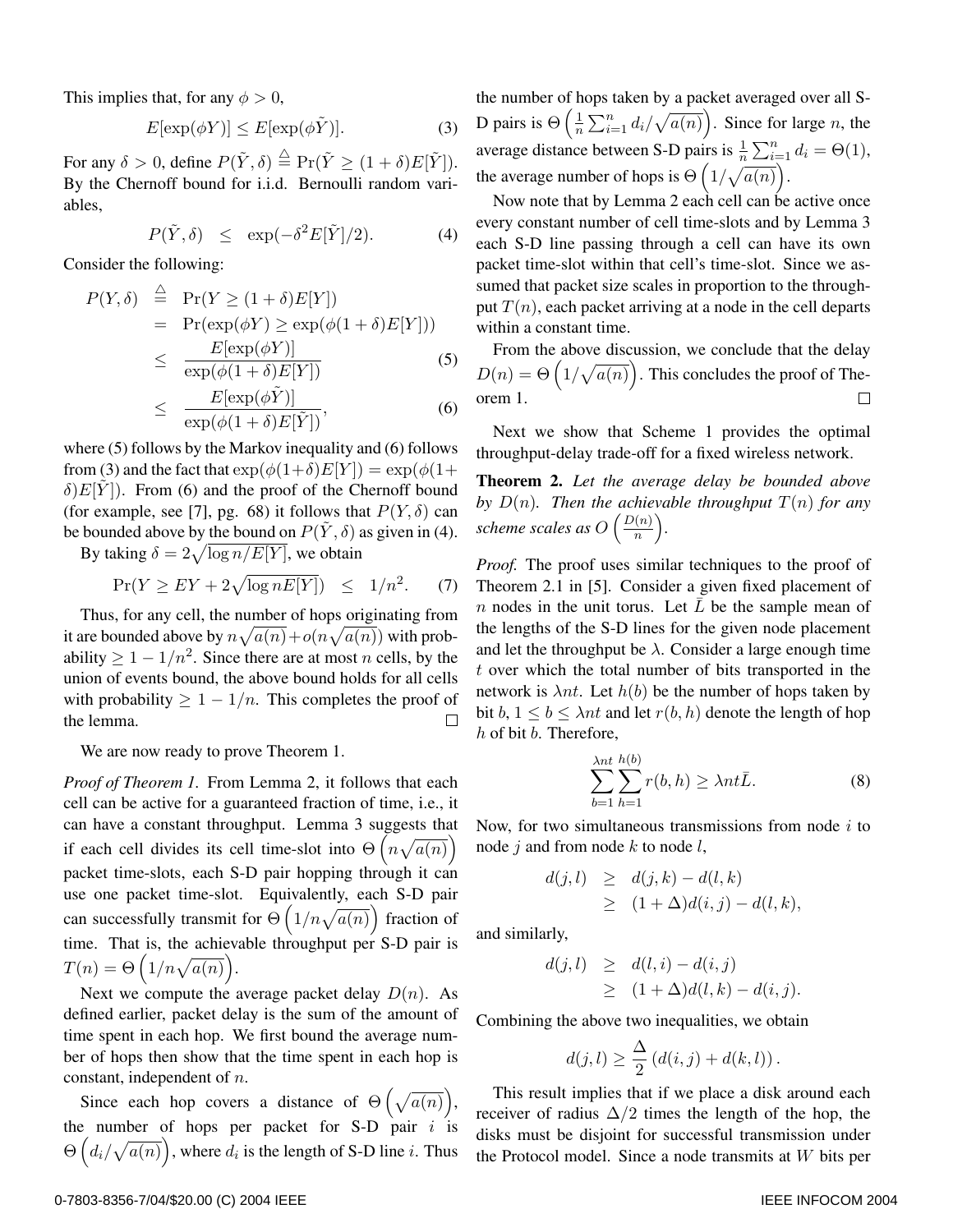second, each bit transmission time is 1/W seconds. During each bit transmission, the total area covered by the disks surrounding the receivers must be less than the total unit area. Summing over the  $Wt$  bits transmitted in time  $t$ , we obtain

$$
\sum_{b=1}^{\lambda nt} \sum_{l=1}^{h(b)} \frac{\pi}{4} \left( \frac{\Delta}{2} r(b, l) \right)^2 \le Wt.
$$
 (9)

Let the total number of hops taken by all bits be  $H =$  $\sum_{b=1}^{\lambda nt} h(b)$ . Then, by convexity, it follows that

$$
\left(\sum_{b=1}^{\lambda nt} \sum_{h=1}^{h(b)} \frac{1}{H} r(b, h)\right)^2 \le \sum_{b=1}^{\lambda nt} \sum_{h=1}^{h(b)} \frac{1}{H} r(b, h)^2. \tag{10}
$$

Combining (9) and (10) gives

$$
\left(\sum_{b=1}^{\lambda nt} \sum_{h=1}^{h(b)} \frac{1}{H} r(b, h)\right)^2 \le \frac{16Wt}{\pi \Delta^2 H}.
$$
 (11)

Substituting from  $(8)$  into  $(11)$  and rearranging, we obtain

$$
\left(\lambda nt \bar{L}\right)^2 \le \left(\frac{16Wt}{\pi \Delta^2}\right)H.
$$

Now defining  $\overline{h(b)}$  to be the sample mean of the number of hops over  $\lambda nt$  bits, we obtain

$$
\overline{h(b)} = \frac{1}{\lambda nt} \sum_{b=1}^{\lambda nt} h(b) = \frac{1}{\lambda nt} H.
$$
 (12)

Substituting from (12) into (11) and rearranging, we obtain

$$
\lambda n \le \frac{16W}{\pi \Delta^2 \bar{L}^2} \overline{h(b)}.
$$
 (13)

By definition the throughput capacity  $T(n) \leq \lambda$  with high probability. As a result,  $E(\lambda) > T(n)$ . Substituting into (13), we obtain

$$
nT(n) \le E(\lambda)n \le \frac{16W}{\pi \Delta^2 \bar{L}^2} E(\overline{h(b)}).
$$

Now, since the average number of hops per bit is the same as the average number of hops per packet and the packetsize scales as  $T(n)$ , the time spent by a packet at each relay is  $\Omega(1)$ . Therefore, the average delay,  $D(n)$ , is of the same order as the average number of hops per bit,  $E(\overline{h(b)})$ . This concludes the proof of Theorem 2. П

## III. DELAY IN A MOBILE NETWORK FOR  $T(n) = \Theta(1)$

In this section we consider a random network with mobile nodes similar to the model introduced by Grossglauser and Tse in [4]. They showed that under the Physical model  $T(n) = \Theta(1)$  is achievable. We assume *n* nodes forming  $n$  S-D pairs in a torus of unit area and assume slotted transmission time. Each node moves independently and uniformly on the unit torus. Thus, at a given time, a node is equally likely to be in any part of the torus independent of the location of any other node. We first present a scheme (which is similar to that in [4]) and show that it achieves constant throughput and then analyze its delay in Subsection III-A.

## **Scheme 2:**

- Divide the unit torus into  $n$  square cells, each of area  $1/n$ .
- Each cell becomes active once in every  $1 + c_1$  cell timeslots as discussed in Lemma 2.

• In an active cell, the transmission is always between two nodes within the same cell.

• In an active cell, if two or more nodes are present pick one at random. Each cell time-slot is divided into two subslots A and B.

**–** In sub-slot A, the randomly chosen node transmits to its destination node if it is present in the same cell. Otherwise, it transmits its packet to a randomly chosen node in the same cell, which acts as a relay.

**–** In sub-slot B, the randomly chosen node picks another node at random from the same cell and transmits to it a packet that is destined to it.

We now prove that this scheme achieves constant throughput scaling. The proof is simpler than the one given in [4] and, as we shall see, will help us analyze delay and characterize the throughput-delay trade-off in mobile wireless networks (see Section IV).

**Theorem 3.** *The throughput using Scheme 2 is*  $T(n) =$ Θ(1)*.*

*Proof.* The proof is based on Part (c) of Lemma 1 and Lemma 2 as follows:

Each packet is transmitted directly to its destination or relayed at most once and hence the net traffic is at most twice the original traffic. Since: (i) a node is chosen to be a relay at random from the other nodes in the same cell and (ii) the nodes have independent and uniformly distributed motion, each source's traffic gets spread uniformly among all other nodes (similar to the argument in [4]). As a result, in steady state, each node has packets for every other node for a constant fraction of time  $c_2$ .

Since in any cell time-slot, the  $n$  nodes are uniformly distributed on the torus and the unit torus is divided into  $n$ square cells each of area  $1/n$ , by Lemma 1(c),  $1-2e^{-1} \approx$ 0.26 fraction of the cells contain at least 2 nodes. Thus from Lemma 2,  $0.26c_2/(1 + c_1)$  fraction of cells can execute the scheme successfully. Since each cell has a throughput of  $\Theta(1)$ , the net throughput in any time-slot is  $\Theta(n)$  *whp*. Moreover, due to reasons (i) and (ii) above, the throughput of  $\Theta(n)$  is divided among all n pairs equally. Thus, the throughput per S-D pair is  $T(n) = \Theta(1)$ .  $\Box$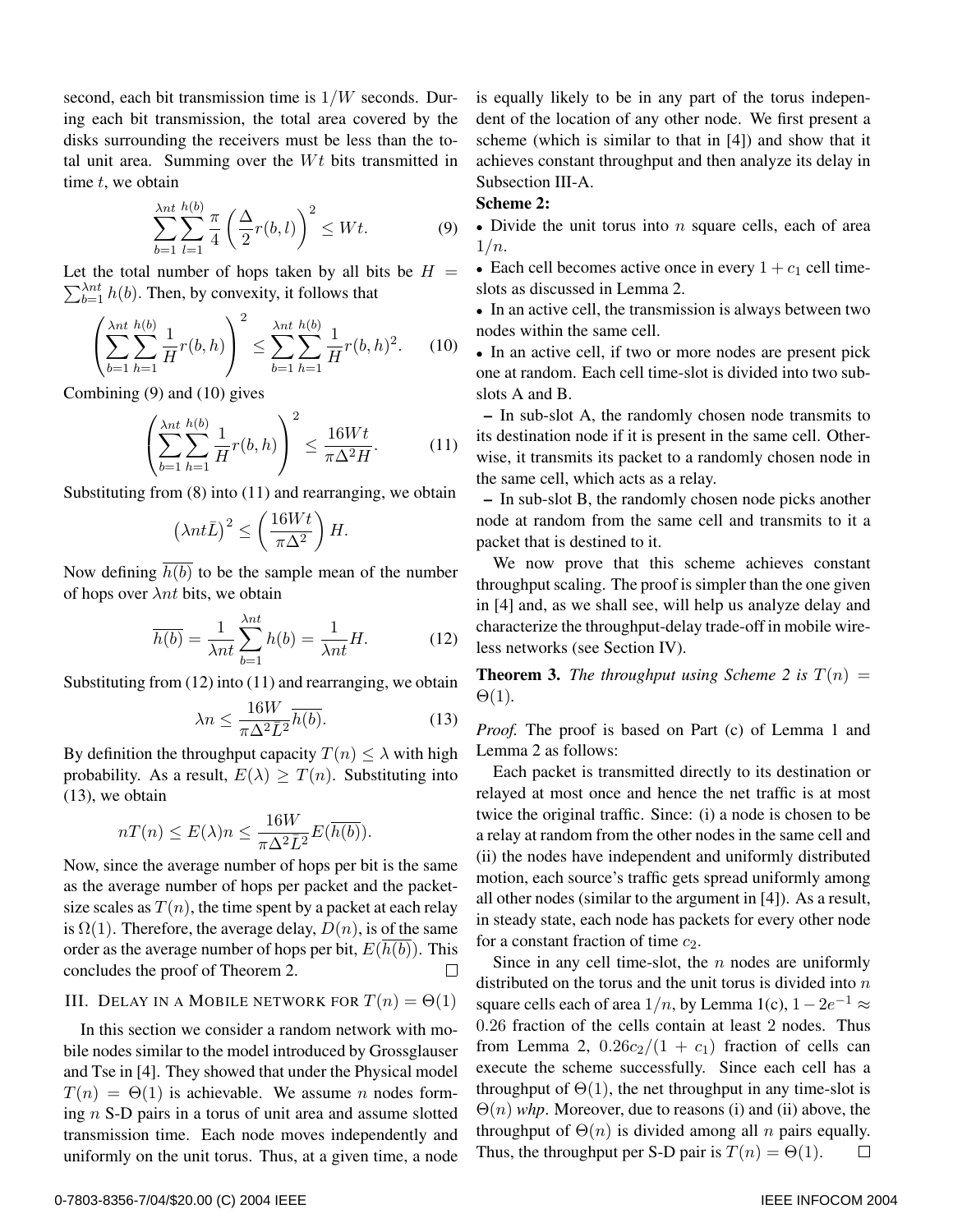#### *A. Analysis of Delay*

To analyze the delay for Scheme 2, we make the additional assumption that each node moves according to an independent 2-dimensional Brownian motion on the torus. Note that in the cellular setting with  $n$  cells, a Brownian motion on the torus yields a symmetric random walk on a 2-D torus of size  $\sqrt{n} \times \sqrt{n}$ .

Let the node velocity scale as  $v(n)$ . We assume that  $v(n)$  scales down as a function of n. This is motivated by the fact that in a real network, each node would occupy a constant amount of area, and thus as the network scales, the overall area must scale accordingly. However, in our model, as in [5], [4], we keep the total area fixed and therefore to simulate a real network we must scale  $v(n)$  down.

Note that a node travels to one of its neighboring cells every  $t(n)$  time-slots, where

$$
t(n) = \Theta\left(1/\sqrt{n}v(n)\right). \tag{14}
$$

Thus, we assume that each node moves according to a random walk on the torus, where each move occurs every  $t(n)$ time-slots.

We now precisely define delay for Scheme 2. Since the nodes perform independent random walks, only  $\Theta(1/n)$ of the packets belonging to any S-D pair reach their destination in a single hop (which happens when both S and D are in the same cell). Thus, most of the packets reach their destination via a relay node, where the delay has two components: (i) *hop-delay*, which is constant, independent of n, and (ii) *mobile-delay*, which is the time the packet spends at the relay while it is moving. To compute mobiledelay we first model the queues formed at a relay node for each S-D pair as a GI/GI/1-FCFS. Then we characterize the inter-arrival and inter-departure times of the queue to obtain the average delay in the mobile case.

**Relay queue model:** For each S-D pair, each of the remaining  $n - 2$  nodes can act as a relay. Each node keeps a separate queue for each S-D pair as illustrated in Figure 4. Thus the mobile-delay is the average delay at such a queue. By symmetry, all such queues at all relay nodes are identical. Consider one such queue<sup>4</sup>, i.e., fix an S-D pair and a relay node R. To compute the average delay for this queue, we need to study the characteristics of its arrival and departure processes. A packet arrives when (i) R is in the same cell as S, and (ii) the cell becomes active. Similarly, a packet departs when R is in the same active cell as D. Let  $p$  be the probability that the cell is active when both R and S are in it. Note that  $p$  does not vary with  $n$ . Define the inter-meeting time of two nodes as the time between



Direct transmission

Fig. 4. For any S-D pair, the remaining  $n - 2$  nodes act as relays. Each node maintains a separate queue for each of the  $n - 2$  S-D pairs.

two consecutive instants where they are both in the same cell. Since the node motion is independent of the event that the cell is active, the inter-arrival time is a sum of a Geometric number,  $K \sim$  Geom $(p)$ , of inter-meeting times of S and R. Hence the inter-arrival time is of the same order as the the inter-meeting time of S and R. Similarly, the inter-departure time is also of the same order as the intermeeting time of R and D.

**Average delay of GI/GI/1-FCFS queue:** Since the nodes perform independent symmetric random walks, the queue at each relay node is GI/GI/1-FCFS. The average delay for a GI/GI/1-FCFS queue can be bounded using the first and second moments of the inter-arrival and inter-departure times. We recall the following upper bound on the average delay for a GI/GI/1-FCFS queue known as Kingman's upper bound (see [8], page 476).

**Lemma 4.** *Consider a discrete GI/GI/1-FCFS queue. Let*  $A(i), i \in \mathbb{Z}$  be stationary independent inter-arrival times, *and*  $S(i)$ ,  $i \in \mathbb{Z}$  *be stationary independent inter-departure times. Let*

$$
E[A(0)] = \mu; \quad E[S(0)] = (1 - \epsilon)\mu,
$$
  
 
$$
Var(A(0)) = \sigma_a^2; \quad Var(S(0)) = \sigma_s^2.
$$

*Then, the average delay is bounded above as*

$$
E[D] \leq \max\left\{\mu, \frac{\sigma_a^2 + \sigma_s^2}{2\mu\epsilon}\right\}.
$$
 (15)

Also it is trivially true that

$$
E[D] = \Omega(\mu). \tag{16}
$$

**Inter-meeting time analysis:** In view of the above lemma, we proceed to compute the first and second moments of the inter-meeting time. The torus with  $n$  cells can be viewed as a  $\sqrt{n} \times \sqrt{n}$  grid. Let the position of node *i* at time *t* be  $(X_1^i(t), X_2^i(t))$ , where  $X_k^i(t) \in \{0, \ldots, \sqrt{n}-1\}$ ,  $k =$ <br>1.2 Now consider the difference random walk between 1, 2. Now consider the difference random walk between

 $4$ For delay to be finite, the arrival rate must be strictly smaller than the service rate. To ensure this, we assume that if the available throughput is  $T(n)$ , each source transmits at a rate  $(1 - \epsilon)T(n)$ , for some  $\epsilon > 0$ .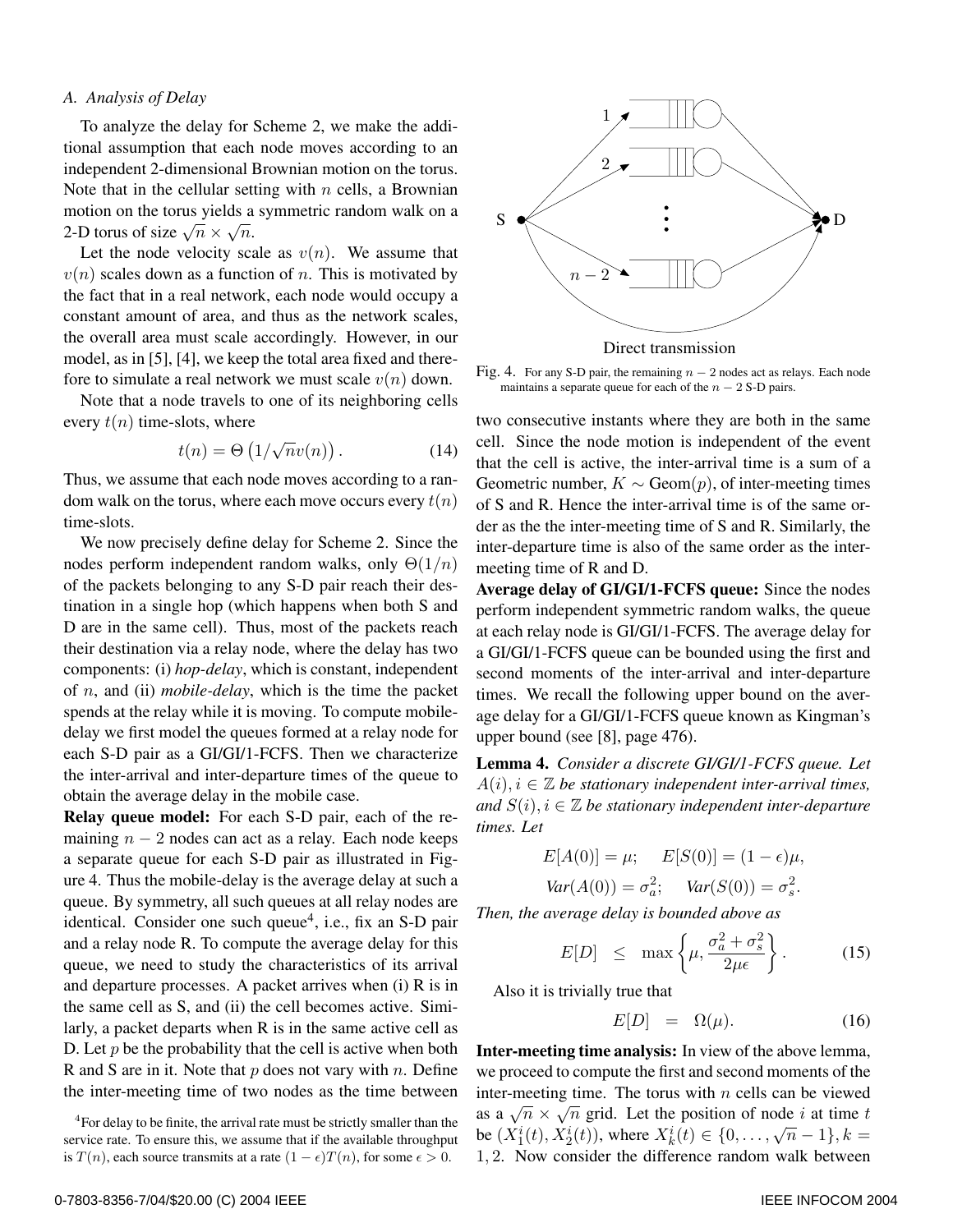nodes *i* and *j*, defined by  $(X_1^{ij}(t), X_2^{ij}(t))$  where  $X_k^{ij}(t) =$ <br> $X_k^{i}(t)$   $X_k^{j}(t)$  and  $\sqrt{2}$  for  $k = 1, 2$ . Since each node  $X_k^i(t) - X_k^j(t) \mod \sqrt{n}$ , for  $k = 1, 2$ . Since each node is performing an independent symmetric random walk on a 2-dimensional grid (or torus), each of the components  ${X_k^{ij}(t), k = 1, 2}$  is independent of all others. Further since we are interested only in the first two moments, each component can be modeled as an independent symmetric random walk on a one dimensional grid of size  $\sqrt{n}$ , i.e., for  $k = 1, 2$ ,

$$
X_k^{ij}(t+1)=\begin{cases} X_k^{ij}(t)+1\,\mathrm{mod}\sqrt{n} & \text{w.p. }1/2\\ X_k^{ij}(t)-1\,\mathrm{mod}\sqrt{n} & \text{w.p. }1/2.\end{cases}
$$

The meeting time of two nodes  $i$  and  $j$  is identified by the event  $\{(X_1^{ij}(t), X_2^{ij})\}$ <br>Thus the inter-meeting time is the tified by the event  $\{(X_1^{ij}(t), X_2^{ij}(t)) = (0, 0)\}.$ <br>Thus the inter-meeting time is the random stopping time  $T = \inf\{t \ge 1 : (X_1^{ij}(t), X_2^{ij}(t)) =$ <br>(0,0) given that  $(X_1^{ij}(0), Y_2^{ij}(0)) = (0,0)$  We need  $(0,0)$  given that  $(X_1^{ij}(0), X_2^{ij}(0)) = (0,0)$ . We need<br>to compute  $\sigma^2 = E[T^2] - E[T]^2$  For further analysis, we to compute  $\sigma_T^2 = E[T^2] - E[T]^2$ . For further analysis, we consider only the difference random walk. Also note that the unit time step of the random walk is actually of order  $t(n)$  in real time.

For  $k = 1, 2$ , let

$$
T_k = \inf\{t \ge 1 : X_k^{ij}(t) = 0 \text{ such that } X_k^{ij}(0) = 0\}.
$$

Define

$$
G = \sum_{t=1}^{T} 1_{\{X_1^{ij}(t) = 0\}}.
$$

Then  $T = \sum_{l=1}^{G} T_1(l)$  where  $T_1(l)$  are i.i.d. random vari-<br>ables with the same distribution as  $T_1$ . As a result ables with the same distribution as  $T_1$ . As a result,

$$
E[T^2] = E[(\sum_{l=1}^{G} T_1(l))^2]
$$
  
= 
$$
E[E[(\sum_{l=1}^{G} T_1(l))^2|G]]
$$
  
= 
$$
E[GE[T_1^2] + G(G-1)E[T_1]^2]
$$
  
= 
$$
E[G]E[T_1^2] + E[G^2 - G]E[T_1]^2.
$$
 (17)

The sequence  $(X_1^{ij}(t), X_2^{ij}(t))$  forms a Markov chain<br>with a uniform distribution on the *n* states  $f(a, b) \in$ with a uniform distribution on the n states  $\{(a, b) \in$  $\{0,\ldots,\sqrt{n}-1\}^2$ . By definition T is the inter-visit time of this Markov chain to state  $(0, 0)$ . Since it is a finite state Markov chain with a uniform stationary distribution,  $E[T] = n$ . Similarly,  $E[T_1] = \sqrt{n}$ . By definition, we obtain,  $E[T] = E[G]E[T_1]$  and hence  $E[G] = \sqrt{n}$ . Combining this with (17), we obtain

$$
E[T^{2}] - E[T]^{2} = \sqrt{n}E[T_{1}^{2}] - n^{3/2} + E[G^{2}]n - n^{2}.
$$
 (18)

**Bound on**  $E[T_1^2]$ : Let  $\tilde{X}(t)$  be a symmetric random walk on Z starting at position 0 and let  $T = \inf\{t : X(t) = \emptyset\}$  $-1$  or  $\tilde{X}(t) = \sqrt{n}$ . Then  $E[T_1^2] = \Theta(E[\tilde{T}^2])$ . Now, consider the following lemma, which follows from standard results in probability theory for martingales.

.

**Lemma 5.** 
$$
E[\tilde{T}^2] = \Theta(n^{3/2})
$$

Using this result, it follows that

$$
E[T_1^2] = \Theta\left(n^{3/2}\right). \tag{19}
$$

**Bound on**  $E[G^2]$ : Consider two nodes  $n_1$  and  $n_2$ , both starting at position 0 at time  $t = 0$  and performing independent symmetric random walks on a 1-D torus of size  $\sqrt{n}$ . By definition, G is the number of times node  $n_1$  visits 0 until both  $n_1$  and  $n_2$  are at position 0 for the first time  $T > 0$ . Consider the conditional probability of  $n_2$  being at 0 at any time  $t > 0$  given that it was at 0 at time  $t = 0$ . This probability is  $\geq 1/\sqrt{n}$  since the stationary distribution of the position of  $n_2$  has probability  $1/\sqrt{n}$  for position<br>0. Moreover, node as proforms a gradom wells independent 0. Moreover, node  $n_2$  performs a random walk independent of  $n_1$  and hence it is easy to see that G is stochastically upper bounded by a Geometric random variable with carry upper bounded by a Gward

$$
E[G^2] \le n. \tag{20}
$$

Finally from the above discussion, by combining (18), (19) and (20), we obtain the following result.

**Lemma 6.**

$$
E[T] = n,
$$
  

$$
\sigma_T^2 = E[T^2] - E[T]^2 = \Theta(n^2).
$$

Now we are ready to compute the average delay of a packet for Scheme 2. From Lemma 6, we obtain  $\mu = \Theta(n)$ and  $\sigma_a^2$ ,  $\sigma_s^2 = \Theta(n^2)$ . Now using (15) and (16) along with the fact that the actual number of time-slots per unit time as considered for the random walk model is  $t(n)$  (as given by (14)), we obtain the following theorem.

**Theorem 4.** *Under Scheme 2, the average delay incurred by a packet*

$$
D(n) = \Theta\left(\frac{\sqrt{n}}{v(n)}\right).
$$

From Theorem 4, for  $v(n) = \Theta(1/\sqrt{n})$ , we obtain,  $D(n) = \Theta(n)$ , which corresponds to the point R in Figure 1.

## IV. THROUGHPUT-DELAY TRADE-OFF IN MOBILE NETWORKS

In this section we find the optimal throughput-delay trade-off in random mobile networks. To achieve this trade-off, we introduce Scheme 3. This scheme is divided into two parts based on the range of throughput: Scheme 3(a) is for  $T(n) = O(1/\sqrt{n \log n})$ , while Scheme 3(b) is  $f(x)$  is for  $T(n) = \omega(1/\sqrt{n \log n}).$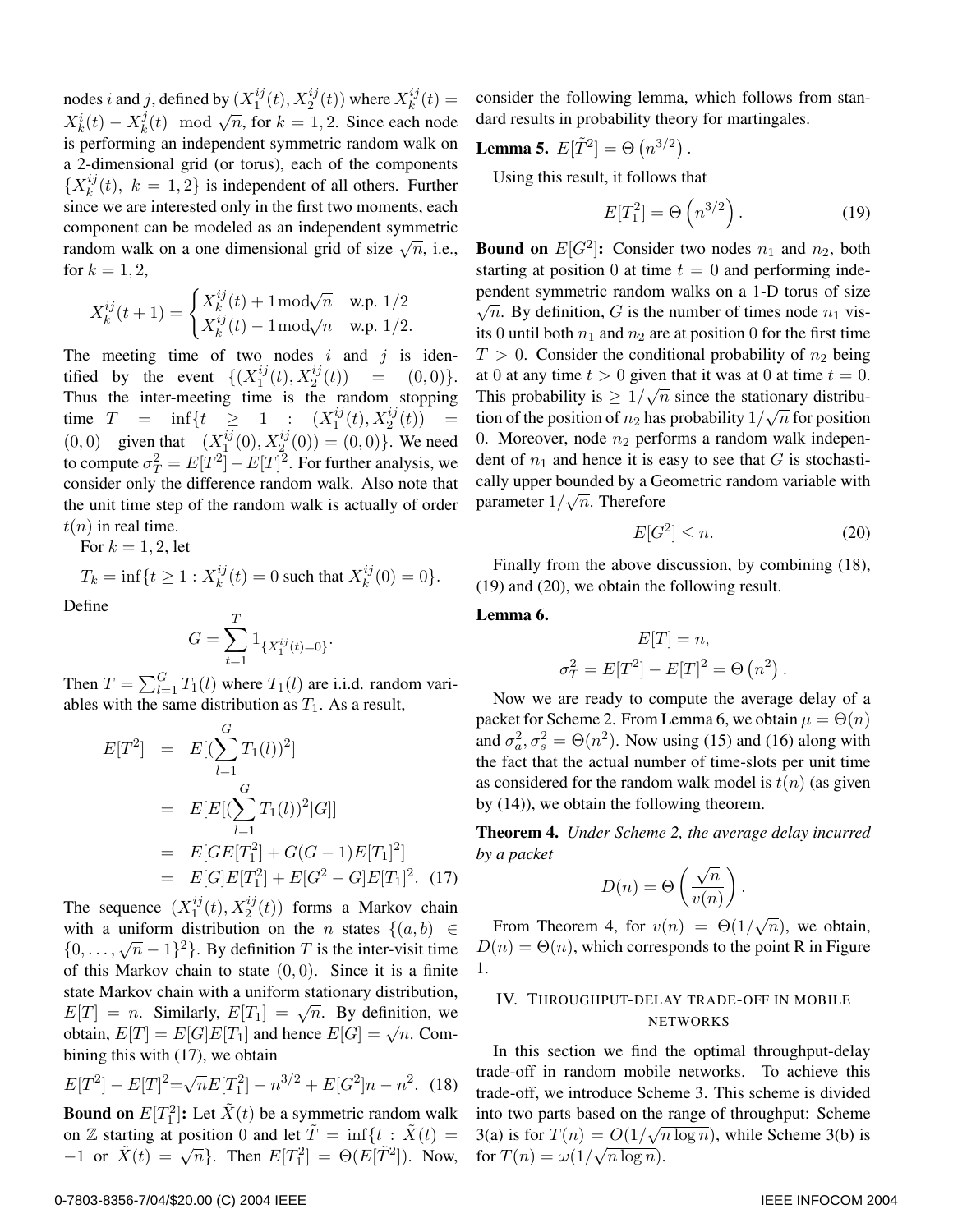For fixed networks, with throughput  $T(n)$  =  $O(1/\sqrt{n \log n})$ , Scheme 1 achieves the optimal tradeoff of  $D(n) = \Theta(nT(n))$ . Since the nodes move randomly and independently, use of mobility can only result in higher delays. Hence to achieve a trade-off for through-In light delays. Thence to achieve a trade-off for unough-<br>put  $T(n) = O(1/\sqrt{n \log n})$ , we use Scheme 3(a) which is an adaptation of Scheme 1 for mobile networks.

To achieve constant throughput scaling, in Scheme 2, the unit torus was divided into square cells of area  $1/n$ . The transmissions occurred only when the source (or destination) and relay were in the same cell. The effective "neighborhood" of a node was the area of the cell containing it, and the scheme used mobility to bring the relay node into the "neighborhood" of the destination to deliver the packet. This suggests that delay can be decreased by increasing the size of the "neighborhood" of each node. But a larger neighborhood would result in lower throughput due to increased interference, thus providing a tradeput due to increased interference, thus providing a trade-<br>off. To achieve the trade-off for  $T(n) = \omega(1/\sqrt{n \log n})$ , we use Scheme 3(b) which employs both mobility of nodes and relaying across cells to reduce interference.

## **Scheme 3(a):**

• As in Scheme 1, divide the unit torus using a square grid into square cells, each of area  $a(n)$  (see Figure 2).

• A cellular TDMA transmission scheme is used, in which, each cell becomes active at regularly scheduled cell time-slots (see Figure 3). From Lemma 2, each cell gets a chance to be active once every  $1 + c_1$  cell time-slots.

• A source S sends its packet directly to its destination D if it is in any of the neighboring cells. Otherwise, it randomly chooses a relay node R in an adjacent cell on the S-D line at the time of transmission.

• When the cell containing the relay node R is active, R transmits the packet directly to D, if D is in a neighboring cell. Otherwise, it relays the packet again to a randomly chosen node in a neighboring cell on the straight line connecting it to D. This process continues until the packet reaches the destination.

The following theorem shows that in spite of node mobility, Scheme 3(a) achieves the same throughput-delay trade-off as Scheme 1 for fixed networks.

**Theorem 5.** *If*  $v(n)$  *satisfies the condition* 

$$
v(n) = o(\sqrt{\log n/n}), \tag{21}
$$

*Scheme 3(a) achieves the following trade-off:*

$$
T(n) = \Theta\left(\frac{D(n)}{n}\right)
$$
, for  $T(n) = O\left(\frac{1}{\sqrt{n \log n}}\right)$ .

*Proof.* First we show that condition (21) is necessary for every packet to be eventually delivered. Consider a packet relayed from a source toward its destination, and let the initial distance between the source and its destination be

d. Each relaying step occurs within  $1 + c_1$  time slots. Each time the packet is relayed, the distance between the center of the cell containing the packet and its destination decreases by at least  $\sqrt{a(n)}$ . On the other hand, since the nodes move with velocity  $v(n)$ , this distance can increase by at most  $(1 + c_1)v(n)$ . Thus after the packet is relayed l times, the distance between the center of the cell containing the packet and its destination will be less than  $d-l(\sqrt{a(n)}-(1+c_1)v(n))$ . Hence if  $\sqrt{a(n)} = \omega(v(n))$ ,<br>the neglect exact vally resolved its destination. Since we the packet eventually reaches its destination. Since we have  $a(n) = O(\log n/n)$ , this results in condition (21) being necessary for the success of the scheme.

Note that when condition (21) is satisfied, the average number of times a packet has to be relayed in order to reach its destination is of order  $\Theta(1/\sqrt{a(n)})$ , which is the same as in Scheme 1 for fixed networks. Hence the delay  $D(n) = \Theta(1/\sqrt{a(n)}).$ 

Next we analyze the throughput for Scheme 3(a). Define an S-D *path* (which is not necessarily a straight line) of a packet for a particular S-D pair as the concatenation of line-segments joining the centers of the cells through which it hops. As in the analysis of Scheme 1, in order to determine the throughput, we consider the S-D paths passing through a cell in some time-slot.

From the preceding discussion about the delay, the number of hops  $h_i$ , for any packet of an S-D pair i, is  $\Theta(1/\sqrt{a(n)})$ . Hence  $H = \sum_{i=1}^{n} h_i$ , as defined in the proof of Lemma 3, has the same order. For a fixed cell and proof of Lemma 3, has the same order. For a fixed cell and time-slot, define  $Y_k^i$  as in the proof of Lemma 3, i.e.,  $Y_k^i$ is the indicator for the event that hop  $k$  of an S-D pair  $i$ 's packet originates in the cell during this time-slot. The random variable  $Y_k^i$  has the same properties as that in Lemma 3, i.e., (i) independence between  $Y_k^i$  and  $Y_l^j$  for  $i \neq j$ , (ii) event  $\{Y_l^i = 1, Y_k^i = 1\}$  cannot occur for any given  $1 \le i \le n, 1 \le l \ne k \le h_i$ , and (iii)  $E[Y_k^i] = 1/a(n)$ . As a result, as in Lemma 3, the number of S-D paths passing through any cell at any given time-slot is  $O(n\sqrt{a(n)})$ . Consequently, the achievable throughput per S-D pair is at least  $\Theta(1/n\sqrt{a(n)})$ . By choosing a particular  $a(n)$  such that  $a(n) = \Omega(\log n/n)$  we obtain the trade-off region stated in the theorem.  $\Box$ 

To obtain higher throughputs, we need to use mobility, and to obtain lower delay, we need to use multiple hops cleverly. This leads to the following scheme.

#### **Scheme 3(b):**

• As in Scheme  $3(a)$ , divide the unit torus using a square grid into square cells, each of area  $a(n)$ . We further lay out an additional grid formed by square sub-cells of size  $b(n) = \Theta(\log n/n)$  as shown in Fig 5. Thus each square cell of area  $a(n)$  contains  $a(n)/b(n)$  sub-cells each of area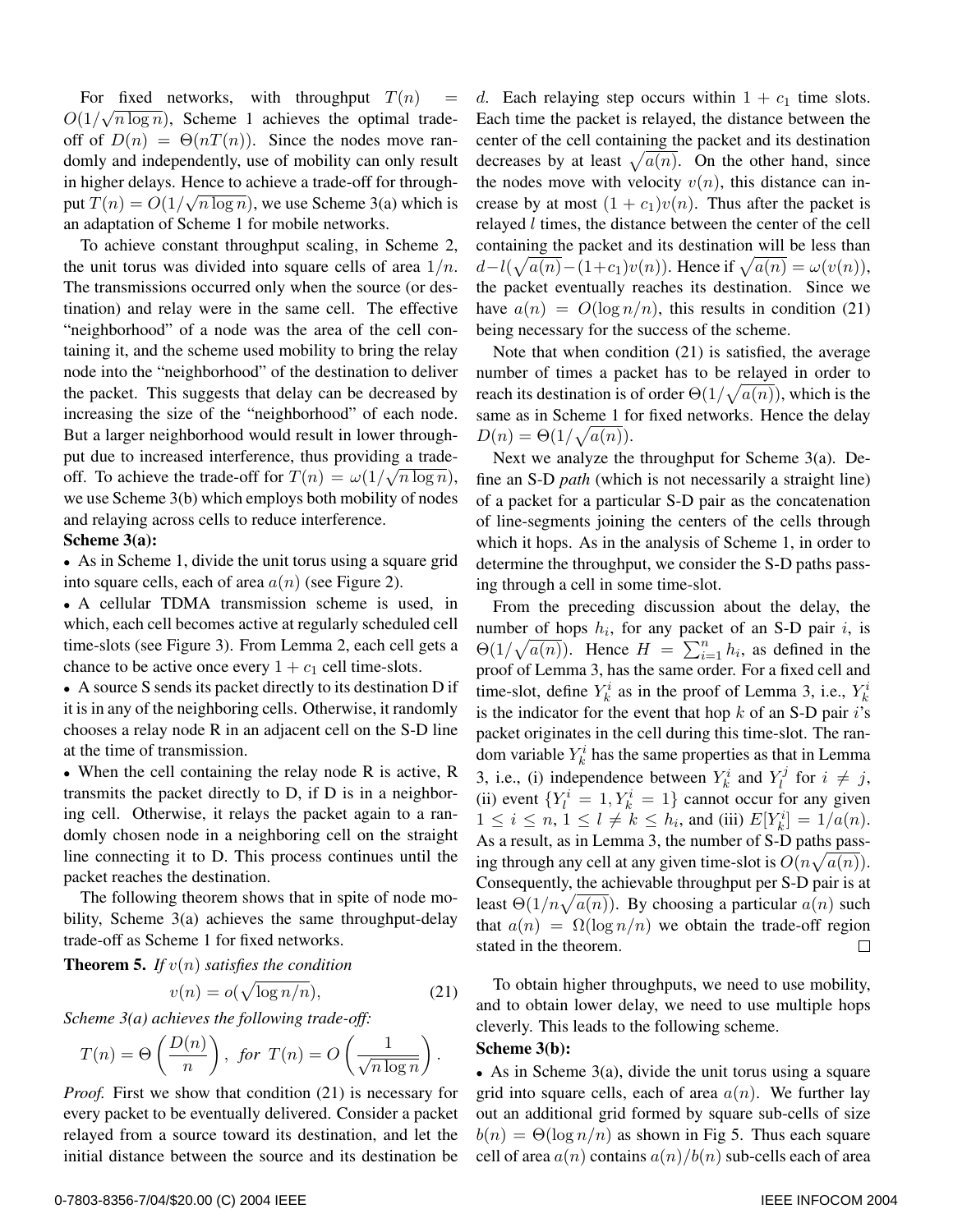

Fig. 5. Scheme 3(b) for throughput-delay trade-off in a mobile network.

 $b(n)$ .

• A cellular TDMA transmission scheme is used, in which, each cell becomes active at regularly scheduled cell time-slots (see Figure 3). A cell time-slot is divided into  $\Theta(na(n))$  packet time-slots.

• An active packet time-slot is divided into two sub-slots A and B.

**–** In sub-slot A, each node sends a packet to its destination node if it is present in the same cell. Otherwise, it sends its packet to a randomly chosen node in the same cell, which acts as a relay. The packet is sent using hops along sub-cells of size  $b(n)$  as in Scheme 3(a).

**–** In sub-slot B, each node picks another node at random from the same cell and sends a packet that is destined to it. Again, the packet is sent using hops along sub-cells as in Scheme 3(a).

We note that, the above scheme requires the packet-size to scale as  $\Theta(1/na(n))$  instead of as  $\Theta(1/\sqrt{na(n)})$ .

The scheme is depicted in Figure 5. A source S first delivers its packet to a mobile relay node R which is chosen at random from all nodes in the same cell. The mobile relay node R delivers the packet to the destination node D when R and D are in the same cell. In this sense the scheme is similar to Scheme 2. However the packet delivery in both these cases is by hops along sub-cells as in Scheme 3(a).

The following theorem states the trade-off achievable by Scheme 3(b) for mobile networks.

**Theorem 6.** *If condition* (21), *i.e.*,  $v(n) = o(\sqrt{\log n/n})$ , *is satisfied, then Scheme 3(b) achieves the throughput-* *delay trade-off given by*

$$
T(n) = \Theta\left(\frac{1}{\sqrt{na(n)\log n}}\right) \text{ and}
$$

$$
D(n) = O\left(\frac{1}{a(n)^{1/2}v(n)}\right),
$$
  
where  $a(n) = O(1)$  and  $a(n) = \Omega(\log n/n)$ .

*Proof.* As discussed in the proof of Theorem 5, in order to guarantee that after leaving its source a packet is eventually delivered to its destination, we must have  $b(n)$  =  $\omega(v^2(n))$ . Since  $b(n) = \Theta(\log n/n)$ , this implies that condition (21) is necessary for the scheme to be successful.

In steady state, each node has packets for every other node for a constant fraction of the time and the traffic between each source-destination pair is spread uniformly across all other nodes. Note that this is simply a repeat of the statements from the proof of Theorem 3 for Scheme 2.

In any packet time-slot in a given cell: (i) the S-R or R-D pairs are randomly chosen according to Scheme 3(b), (ii) packets are communicated according to Scheme 3(a), and (iii) there are  $d(n) = a(n)/b(n)$  sub-cells and  $m =$  $na(n)(1 + o(1))$  nodes. Hence, as in the proof of Theorem 5 for Scheme 3(a), the throughput between S-R / R-D pairs is  $\Theta(1/m\sqrt{d(n)}) = \Theta(1/\sqrt{na(n)\log n})$ . Thus the throughput for any S-D pair is  $\Theta(1/\sqrt{na(n)\log n})$ .

The delay has two components: (i) hop-delay, which is proportional to the number of hops along sub-cells from a source to the mobile relay and from the mobile relay to the destination and (ii) mobile-delay, which is the time it takes the mobile relay node to reach the cell containing the destination and to deliver the packet to it. The average number of hops taken by a packet in sub-slots A and B is then  $\Theta(a(n)/b(n)) = \Theta(na(n)/\log n)$ . Hence the hopdelay is  $\Theta(a(n)/b(n)) = \Theta(na(n)/\log n)$ . The mobiledelay can be analyzed in the same manner as for Scheme 2 with the following differences.

• The inter-meeting time of nodes for Scheme 3(b) is for a random walk on a discrete-torus of size  $\sqrt{1/a(n)} \times$  $\sqrt{1/a(n)}$ , instead of  $\sqrt{n} \times \sqrt{n}$ .

• The time taken by a node to move out of a cell is  $t(n) =$  $Θ(\sqrt{a(n)}/v(n))$ , instead of  $Θ(1/\sqrt{n}v(n))$ 

Now using Lemma 6 and Lemma 4 with the two differences mentioned above, the mobile-delay is

 $\Theta\left(\frac{1}{a}(n)^{1/2}v(n)\right)$ . Due to condition (21), the mobiledelay always dominates the hop-delay and hence the average delay is of the same order as the mobile-delay.  $\Box$ 

The trade-off obtained by Scheme 3 is demonstrated graphically in Figure 1 assuming  $v(n) = \Theta(1/\sqrt{n})$ .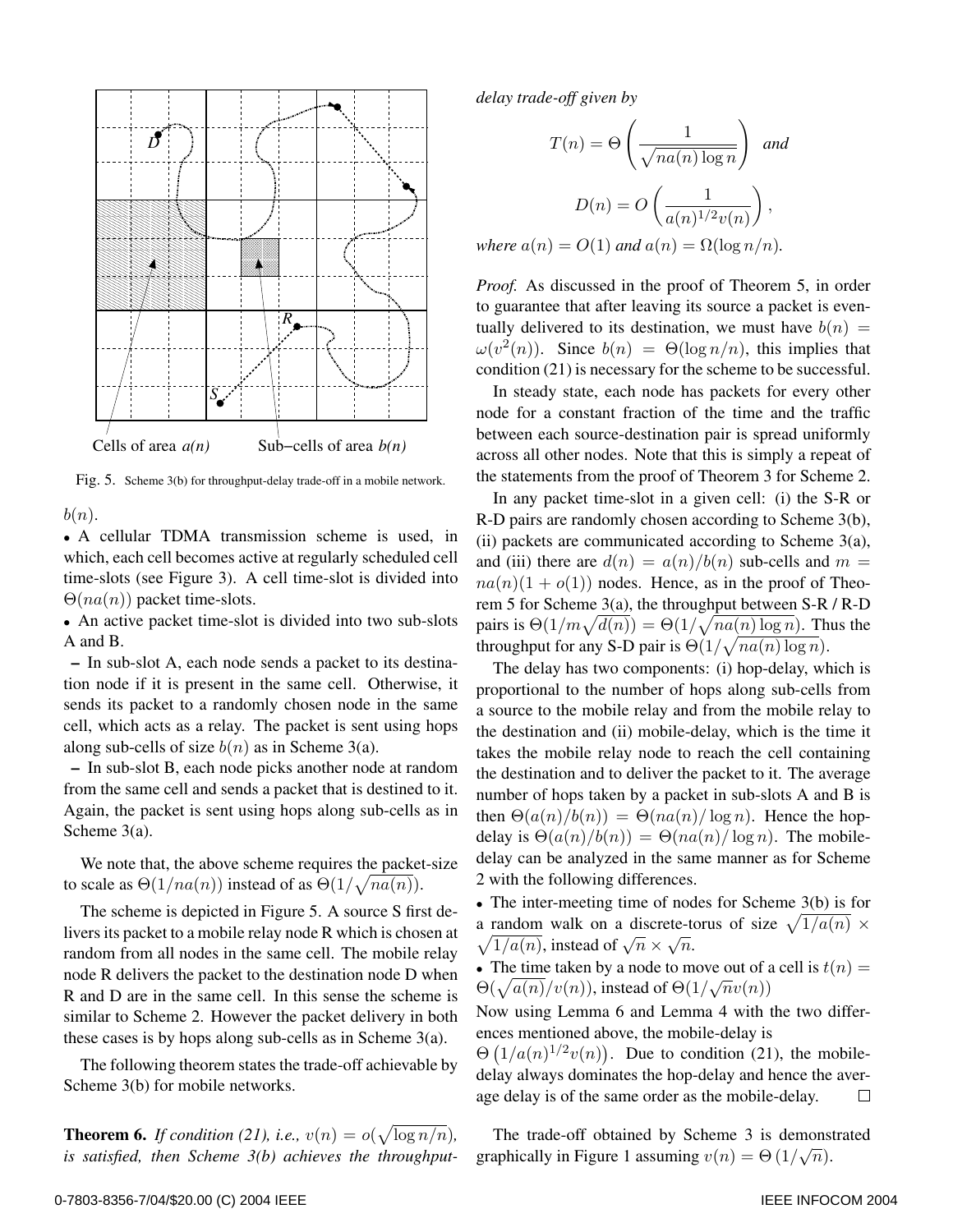#### *A. Optimality of Scheme 3*

Consider any communication scheme for the random mobile network introduced in Section III. The distance traveled by a packet between its source and destination is the sum of the total distance traveled by hops and the total distance traveled by the mobile relays used. Let  $l(n)$  be the sample mean distance traveled by hops averaged over all packets. In the following lemma we obtain a bound on the throughput scaling as a function of  $\bar{l}(n)$  using a technique similar to the one used in Theorem 2. We then show that to achieve this optimal throughput, the minimum delay incurred is of the same order as the delay of Scheme 3, which will establish the optimality of Scheme 3.

**Lemma 7.** *The achievable throughput*  $T(n)$  *for any scheme with sample mean distance traveled by hops*  $l(n)$ *is bounded above as*

$$
T(n) = O\left(\frac{1}{\bar{l}(n)\sqrt{n\log n}}\right).
$$
 (22)

*Proof.* We merely outline the proof as it is similar to that of Theorem 2. Here the equivalents of (8) and (11) are:

$$
\sum_{b=1}^{ntT(n)} \sum_{h=1}^{h(b)} r(b, h) \ge ntT(n)\bar{l}(n)
$$
 (23)

and

$$
\left(\sum_{b=1}^{ntT(n)}\sum_{h=1}^{h(b)}\frac{1}{H}r(b,h)\right)^2 \le \frac{16Wt}{\pi\Delta^2H} = c_3\frac{t}{H},\qquad(24)
$$

where  $c_3$  is a constant that does not depend on n. Substituting from (23) into (24) and rearranging we obtain

$$
\frac{ntT(n)\bar{l}(n)}{H}\bar{r} \le c_3 \frac{t}{H},\tag{25}
$$

where

$$
\bar{r} = \sum_{b=1}^{n t T(n)} \sum_{h=1}^{h(b)} \frac{1}{H} r(b, h)
$$

is the sample mean of hop-lengths over H hops. Rearranging we obtain c

$$
T(n) \le \frac{c_3}{n\bar{l}(n)\bar{r}}.\tag{26}
$$

Now for any cellular scheme requiring full connectivity, the hop distance is  $\Omega\left(\sqrt{\frac{\log n}{n}}\right)$ and hence we obtain  $T(n) = O\left(\frac{1}{l(n)}\sqrt{n \log n}\right).$  $\Box$ 

Note that for Schemes 3(a) and 3(b) with parameter  $a(n)$ , the average hop distance  $\bar{l}(n) = \Theta\left(\sqrt{a(n)}\right)$ . Thus the above bound on throughput has the same order as the bounds in Theorems 5-6.

**Optimality of Scheme 3(a):** First consider the case when mobility is not used, i.e.,  $\bar{l}(n) = \Theta(1)$ . In this case, from (26), we obtain,  $T(n) \le c/n\bar{r}$ , and delay  $D(n) = \Theta(1/\bar{r})$ which is only due to hops.

Now suppose mobility is used for the same throughput, i.e.,  $l(n)\bar{r}$  remains of the same order in (26). If  $l(n) =$  $\Theta(1)$ , then the delay due to hopping is  $\Theta(1/\bar{r})$  in addition to mobile-delay. This implies that, use of mobility will result in a worse trade-off. Thus, the use of mobility when  $l(n) = \Theta(1)$  does not help.

If  $\bar{l}(n) = o(1)$ , then the average distance traveled by a packet via node mobility is  $\Theta(1)$ . From condition 21, since  $v(n) = o(\sqrt{\log n/n})$ , the average mobile-delay is  $\omega(\sqrt{n/\log n})$ . Since  $\bar{r} = \Omega(\sqrt{\log n/n})$ , the hop-delay is  $\Theta(\overline{l}(n)/\overline{r}) = o(\sqrt{n/\log n})$ . Clearly the mobile-delay  $\omega(\sqrt{n/\log n})$  dominates the hop-delay for any  $\overline{l}(n)$ .

From the above discussion, the optimal throughputdelay trade-off is bounded as

$$
T(n) = O(D(n)/n), \text{ for } T(n) = O(1/\sqrt{n \log n}).
$$

Since this throughput-delay trade-off is achieved by Scheme 3(a), it is optimal.

**Optimality of Scheme 3(b):** From (22), it is clear that **Optimally of Scheme 5(b).** From (22), it is clear that  $\bar{l}(n)$  =  $\omega(1/\sqrt{n \log n})$  requires that  $\bar{l}(n)$  =  $o(1)$ . But from the preceding discussion, for any  $\bar{r}$ , when  $\bar{l} = o(1)$ , the mobile-delay dominates the hop-delay. Thus, to maximize the throughput for a given delay, any optimal scheme must have  $\bar{r} = \Theta(\sqrt{\log n/n})$ . Therefore, for any optimal scheme, the throughput  $T(n)$  =  $\Theta\left(1/\overline{l}(n)\sqrt{n\log n}\right)$ .

Consider a throughput-delay optimal scheme with average hop distance  $\bar{l}(n)$ . For any such scheme, fixing a throughput  $T(n)$ , fixes  $\bar{l}(n)$ . The goal of an optimal scheme is to use hops to minimize the time for a packet to reach its destination.

Consider the transmission of a packet  $p$  starting from its source S and moving towards its destination D, initially at a distance d from S. Recall that a packet travels a distance  $\overline{l} = \overline{l}(n)$  through hops and the rest through the motion of the nodes relaying it. Define  $t_p$  to be the time it takes the packet  $p$ , after leaving its source  $S$ , to reach its destination D. We ignore the time required for hops as the mobile delay dominates the total delay. Let  $E[t_p]$  be the expectation of  $t_p$  for a given l and d. Note that, the expectation is over the distribution induced by random walks of the nodes.

We claim the following.

**Lemma 8.** For any  $\overline{l}$  and d, a scheme that minimizes  $E[t_p]$ *must perform all the hops the first time the packet is at a distance less than or equal to*  $\overline{l}$  *from its destination D.* 

*Proof.* For  $\overline{l} \geq d$ , the Lemma clearly holds. For  $\overline{l} < d$ , consider the following two schemes. Scheme A uses the entire hop distance  $l$  when the packet reaches within a distance  $\bar{l}$  of D for the first time, which is consistent with the